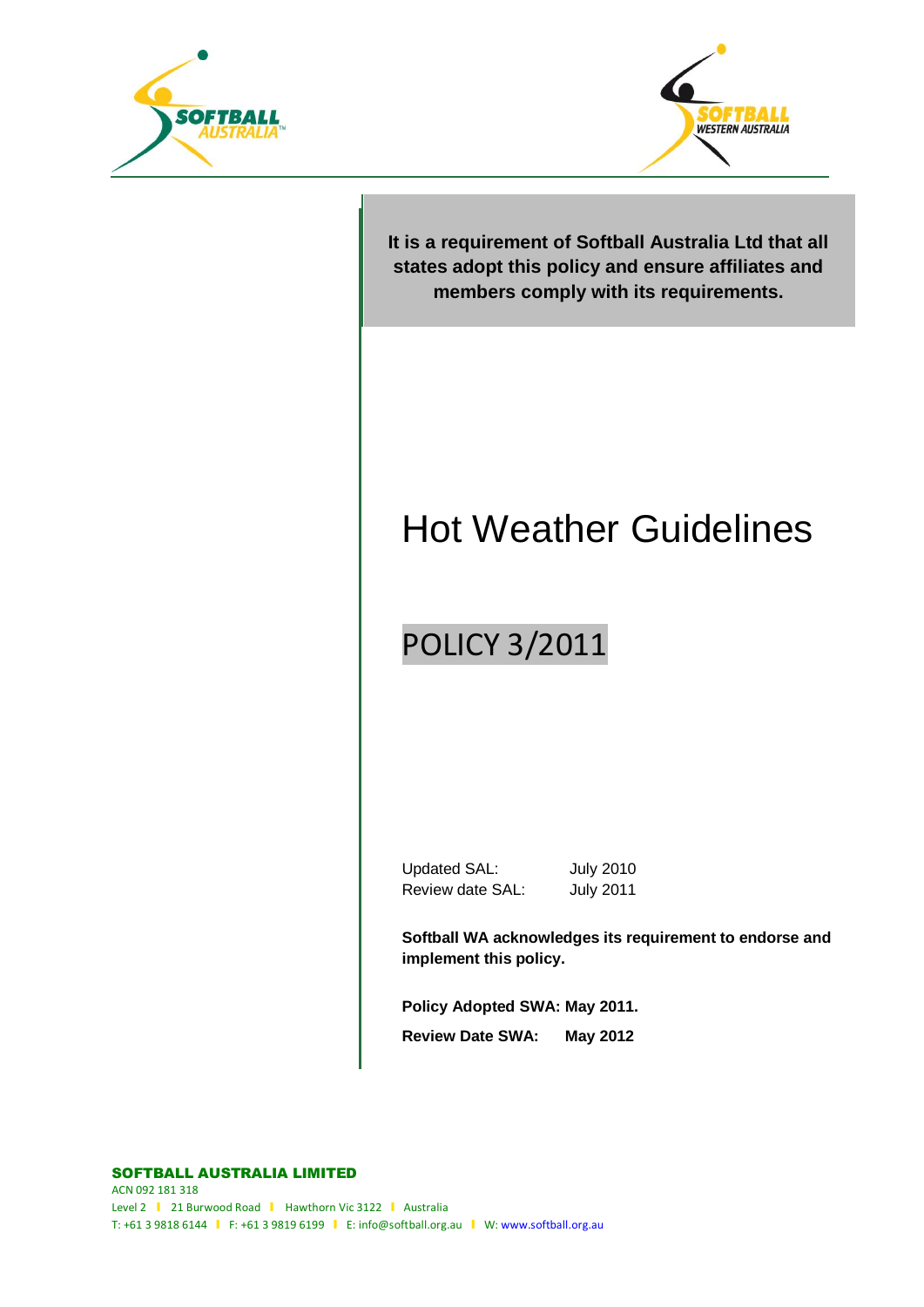



### **Table of contents**

| $\overline{\mathbf{1}}$ |  |  |  |  |  |
|-------------------------|--|--|--|--|--|
| $\mathbf{2}$            |  |  |  |  |  |
| 3                       |  |  |  |  |  |
|                         |  |  |  |  |  |
|                         |  |  |  |  |  |
|                         |  |  |  |  |  |
|                         |  |  |  |  |  |
|                         |  |  |  |  |  |
|                         |  |  |  |  |  |
|                         |  |  |  |  |  |
|                         |  |  |  |  |  |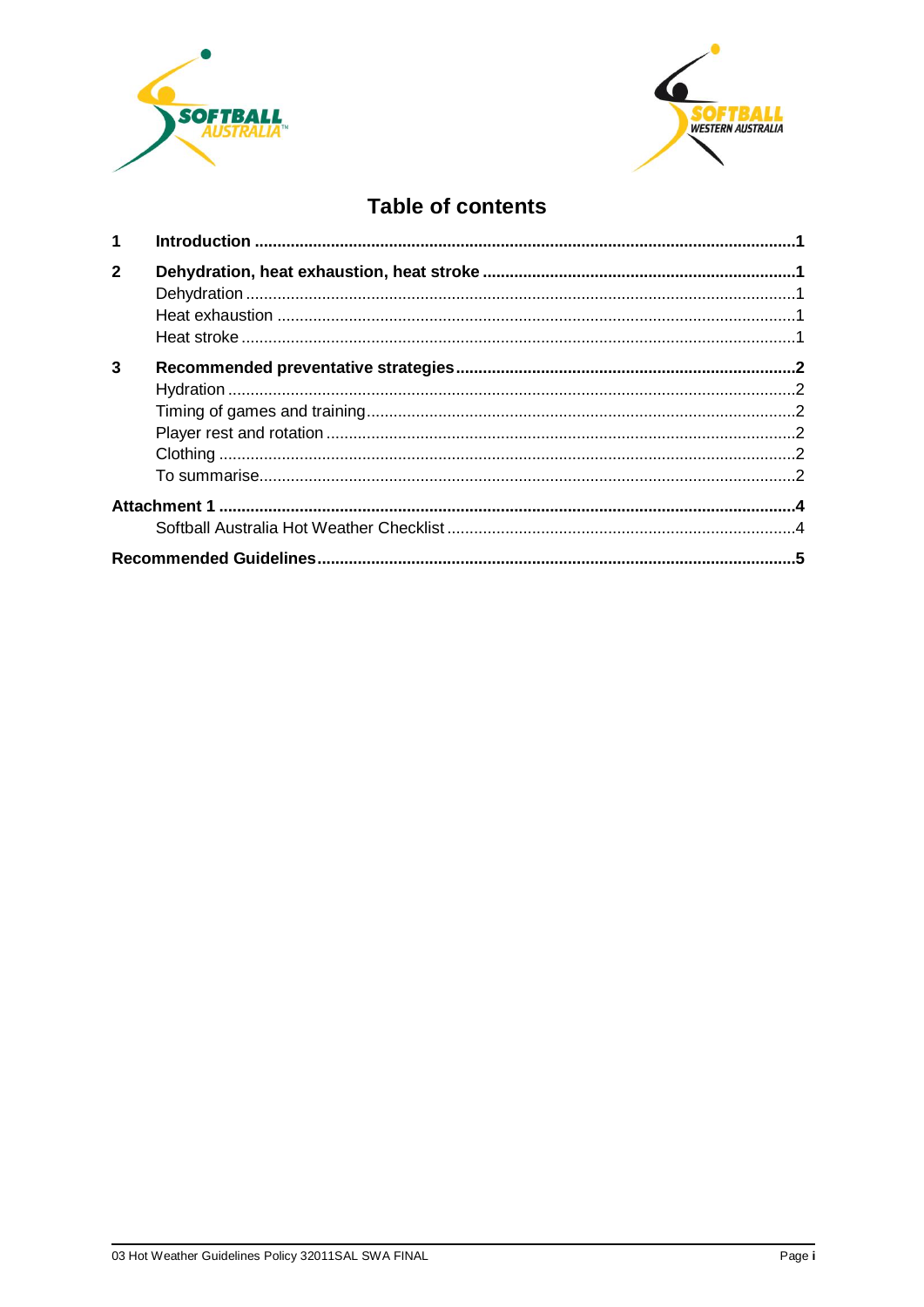



#### <span id="page-2-0"></span>**1 Introduction**

- 1.1 Softball is a summer sport and it is therefore inevitable some games will be scheduled for play during extreme heat conditions. All officials, coaches, managers and umpires owe a duty of care to players and officials and should take all reasonable steps to minimise foreseeable risks which may result in injury or damage.
- 1.2 High intensity exercise in a hot environment, with associated fluid loss and elevated body temperature, can lead to dehydration, heat exhaustion and heat stroke. Heat stroke is a potentially fatal condition and must be treated immediately by a medical professional.
- 1.3 To assist organisations and individuals when considering their duty of care responsibilities, Sports Medicine Australia – South Australia (**SMA SA**) has produced guidelines and a checklist for reference, which Softball Australia has used to develop these guidelines.
- 1.4 The guidelines are not binding. SMA SA and Softball Australia urge all parties to use common sense and to act responsibly when running an event.
- 1.5 Cancellation of games may be appropriate even in circumstances falling outside these guidelines.

#### <span id="page-2-1"></span>**2 Dehydration, heat exhaustion, heat stroke**

#### <span id="page-2-2"></span>**Dehydration**

2.1 Fluid loss occurs during exercise, mainly due to perspiration and respiration. It makes an athlete more susceptible to fatigue and muscle cramps. Inadequate fluid replacement before, during and after exercise will lead to excessive dehydration and may lead to heat exhaustion and heat stroke.

#### <span id="page-2-3"></span>**Heat exhaustion**

- 2.2 Dehydration can lead to heat exhaustion, symptoms include:
	- Fatigue, high heart rate, light-headedness, dizziness, headache, loss of endurance and skills, confusion and nausea
	- Athletes will pass little urine, which will be highly concentrated
	- Cramps may be associated with dehydration.

#### <span id="page-2-4"></span>**Heat stroke**

- 2.3 Severe dehydration may lead to heat stroke. Symptoms are similar to heat exhaustion with the addition of dry skin, confusion and collapse.
- 2.4 An athlete may suffer from heat stroke even though they have not been identified as suffering from heat exhaustion. Heat exhaustion and heat stroke can still occur even in the presence of good hydration.
- 2.5 Heat stroke is a potentially fatal condition and must be treated immediately by a medical professional.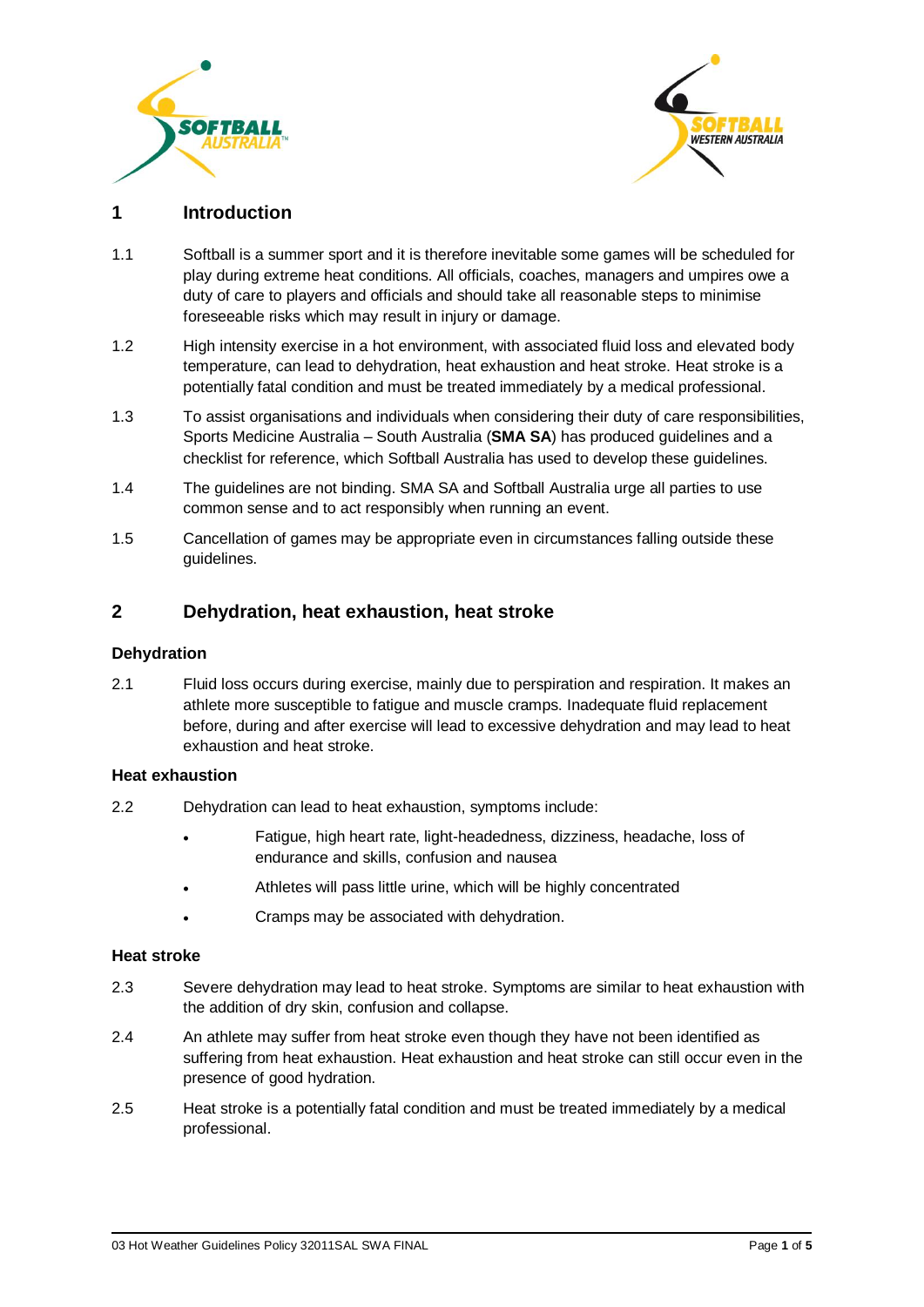



#### **3 Recommended preventative strategies**

#### <span id="page-3-1"></span><span id="page-3-0"></span>**Hydration**

- 3.1 Drink at least 500mls (2-3 glasses) before an activity.
- 3.2 Drink 200mls (1-2 glasses) every 15 minutes during activity, preferably water however diluted cordial or sports drinks may be appropriate.
- 3.3 Drink at least 500mls after an activity.

#### <span id="page-3-2"></span>**Timing of games and training**

- 3.4 Where possible, avoid scheduling training and matches during the hottest part of the day (usually between 11am and 3pm, or noon and 4pm during daylight saving time).
- 3.5 Early morning or night games minimise the likelihood of unacceptable playing conditions.

#### <span id="page-3-3"></span>**Player rest and rotation**

- 3.6 Consider using substitutions more often during play.
- 3.7 Ensure all dugouts are equipped with shade and fluids for appropriate rest, recovery and hydration when a team is batting.
- 3.8 Team managers and coaches should be especially vigilant and monitor players' physical condition in extreme temperatures.

#### <span id="page-3-4"></span>**Clothing**

- 3.9 It is essential that everyone is made aware of the importance of:
	- 3.9.1 Wearing appropriate clothing during play
	- 3.9.2 Wearing hats or visors whilst on the field
	- 3.9.3 Appropriate application and re-application of SPF 30+ sunscreen
	- 3.9.4 The use of wet towels
	- 3.9.5 Sunglasses.

#### <span id="page-3-5"></span>**To summarise**

- 3.10 In extreme heat conditions:
	- 3.10.1 The welfare of players and umpires is paramount
	- 3.10.2 On days of extreme heat coaches, players, umpires and officials should be aware of the possible risks and carefully monitor all participants. If any show signs of heat distress, swift and appropriate action must be taken
	- 3.10.3 Be aware that junior players are more susceptible to heat injury, especially those doubling up in senior competitions on the same day as their junior games
	- 3.10.4 Ensure there are sufficient shaded areas at grounds for both players and spectators
	- 3.10.5 Ensure there are qualified first aiders at the ground
	- 3.10.6 Consider cancelling or postponing scheduled games.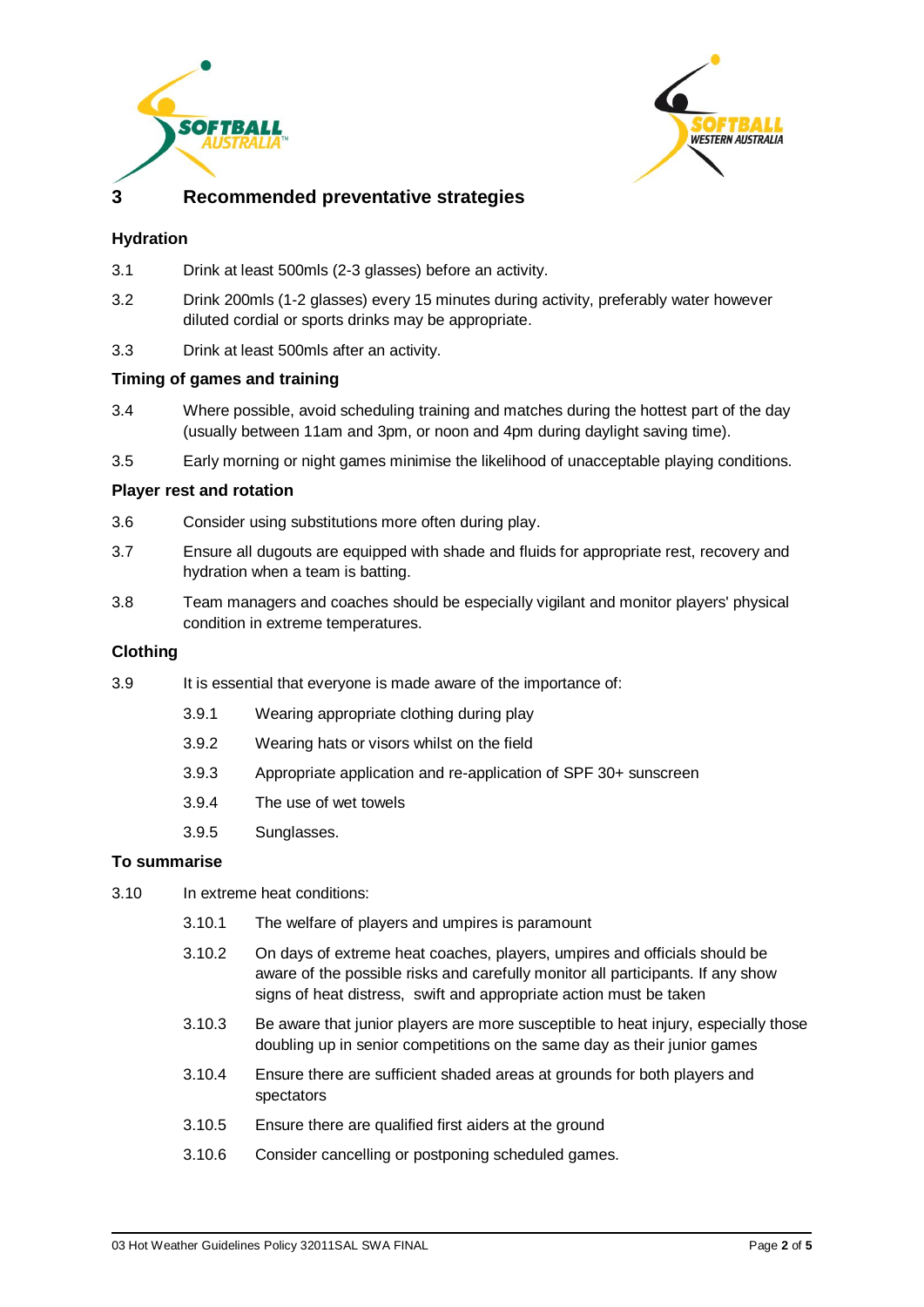



3.10.7 Associations and clubs should reserve the right to cancel all play when extreme temperatures are forecast. Local rules should include a time for notifying participants of the cancellation of the day's games.

The *Hot Weather Guidelines Checklist* [\(Attachment 1\)](#page-5-0) will assist in decision-making.

For further information: Softball Australia

Level 2, 21 Burwood Road Hawthorn Vic 3122 P: 03 9818 6144 F: 03 9818 6199 E: [info@softball.org.au](mailto:info@softball.org.au) Website[: www.softball.org.au](http://www.softball.org.au/)

The information in this guideline is of a general nature only and is not intended to be relied upon as, nor as a substitute for, specific professional advice. No responsibility for the loss occasioned to any person acting on or refraining from action as a result of any material in this guideline can be accepted.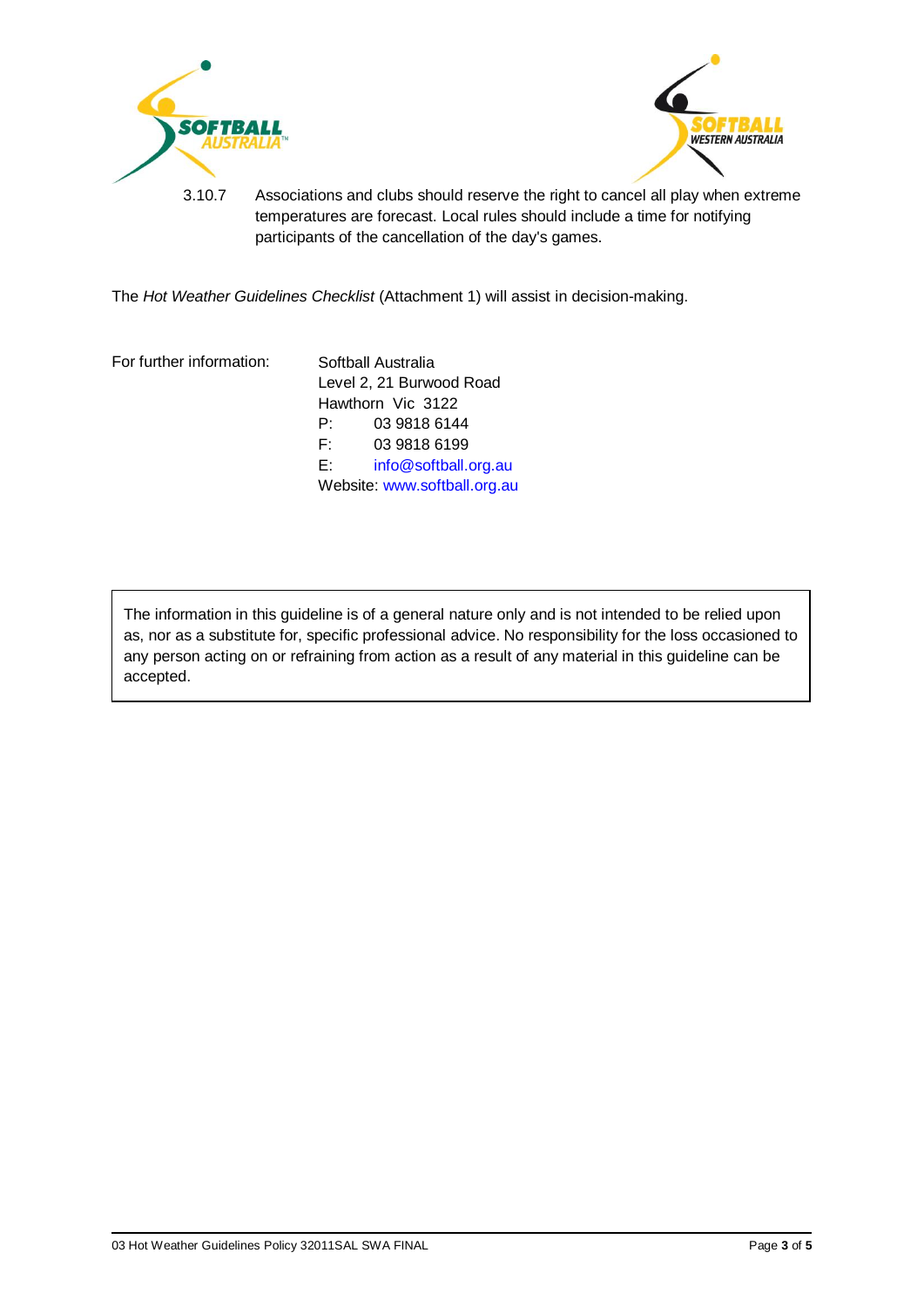



#### <span id="page-5-0"></span>**Attachment 1**

#### <span id="page-5-1"></span>**Softball Australia Hot Weather Checklist**

This checklist will help you determine whether to commence or continue play in hot weather conditions. Allocate a score for each item – if in doubt err on the side of caution and apply a higher score. Some categories may not be applicable to your circumstance, in which case use your best judgment.

| 1              | Wet bulb globe temperature <sup>1</sup> (or equivalent)                                                                                                    |                                     | $\overline{7}$ | Time between available drinks                                                                                                                      |                                                  |
|----------------|------------------------------------------------------------------------------------------------------------------------------------------------------------|-------------------------------------|----------------|----------------------------------------------------------------------------------------------------------------------------------------------------|--------------------------------------------------|
|                | <18 degrees<br>18 to 22 degrees<br>23 to 28 degrees<br>Above 28 degrees                                                                                    | $12 \overline{ }$<br>10<br>14<br>20 |                | Less than 15 minutes<br>15 to 25 minutes<br>25 to 35 minutes<br>35 to 45 minutes<br>45 minutes plus                                                | 2<br>4<br>6<br>8<br>10                           |
| $\overline{2}$ | <b>Overall duration of event</b>                                                                                                                           |                                     | 8              | Time of the event                                                                                                                                  |                                                  |
|                | Less than 30 minutes<br>30 to 60 minutes<br>60 minutes to 2 hours<br>Greater than 2 hours                                                                  | $\overline{c}$<br>4<br>6<br>8       |                | Before 9am<br>After dark<br>9am till 11am<br>3pm till sunset<br>11am to 3pm                                                                        | $\overline{c}$<br>$\overline{c}$<br>5<br>5<br>10 |
| 3              | Individual intensity during the event                                                                                                                      |                                     | 9              | <b>Surface type</b>                                                                                                                                |                                                  |
|                | Easy pace throughout<br>Moderate pace, breaks in intensity<br>Moderate pace throughout<br>Sustained effort with some breaks<br>Sustained effort throughout | $\overline{2}$<br>4<br>6<br>8<br>10 |                | Water<br>Grass<br><b>Boards</b><br>Sand<br>Synthetic surface<br>Asphalt                                                                            | 1<br>$\overline{2}$<br>4<br>6<br>6<br>8          |
| 4              | <b>Acclimatisation of participants</b>                                                                                                                     |                                     | 10             | Venue                                                                                                                                              |                                                  |
|                | Used to hot weather conditions<br>Used to warm weather conditions<br>Used to cool/cold conditions                                                          | $\overline{2}$<br>5<br>8            |                | Indoor air conditioning<br>Indoor no air conditioning<br>Outdoor                                                                                   | 1<br>4<br>8                                      |
| 5              | Athletic ability of individuals                                                                                                                            |                                     | 11             | Other predisposed medical conditions<br>of participants                                                                                            |                                                  |
|                | Elite fitness levels<br>Good fitness level<br>Moderate fitness levels<br>Low fitness levels                                                                | $\overline{c}$<br>6<br>6<br>8       |                | <b>No</b><br>Yes                                                                                                                                   | $\pmb{0}$<br>6                                   |
| 6              | Age of participants                                                                                                                                        |                                     | 12             | Other factors to consider                                                                                                                          |                                                  |
|                | 18 to 30<br>13 to 17<br>30 to 40<br>Over 40<br>Under 13                                                                                                    | $\overline{c}$<br>5<br>5<br>8<br>8  |                | Shade available during breaks<br>Water freely available at venue<br>Sports trainer/first aid person on site<br>Body fat of individual participants | Yes/No<br>Yes/No<br>Yes/No<br>High/Low           |

 $1$  To obtain the Wet Bulb Globe Temperature or equivalent, required to complete the checklist, please refer to your State or Territory [Bureau of Meteorology.](http://www.bom.gov.au/)

1